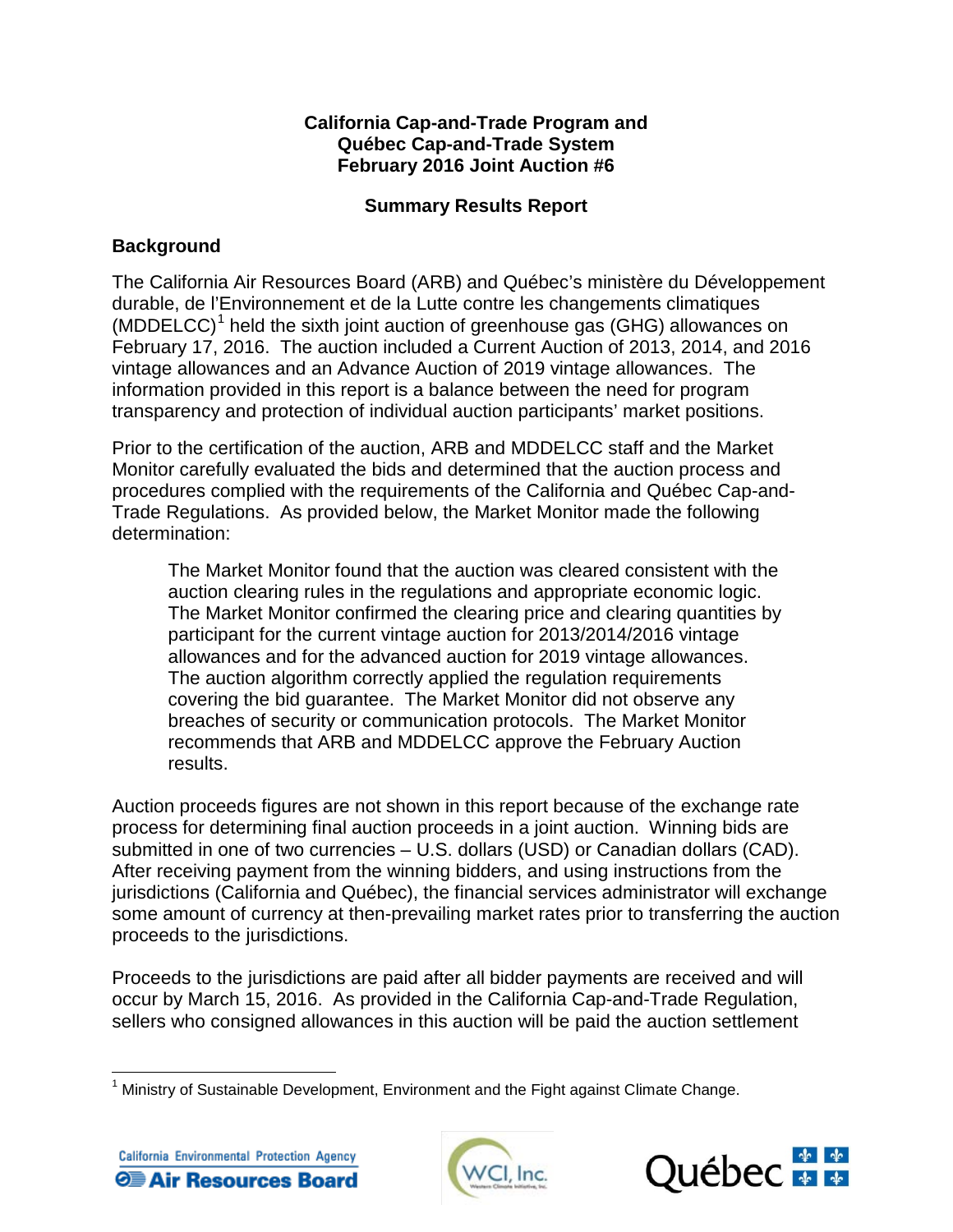price in USD for every consigned allowance sold. Information regarding jurisdiction specific auction proceeds will be published after the auction is final.

California must receive auction proceeds only in USD and Québec must receive auction proceeds only in CAD. Thus, the total amount of auction proceeds received by California and by Québec from the sale of state- and province-owned allowances may vary (upwards or downwards) depending on the prevailing exchange rates in effect at the time of distribution of auction proceeds. Each jurisdiction will issue a Post Joint Auction Public Proceeds Report on March 15, 2016 providing the final amount of proceeds transferred.



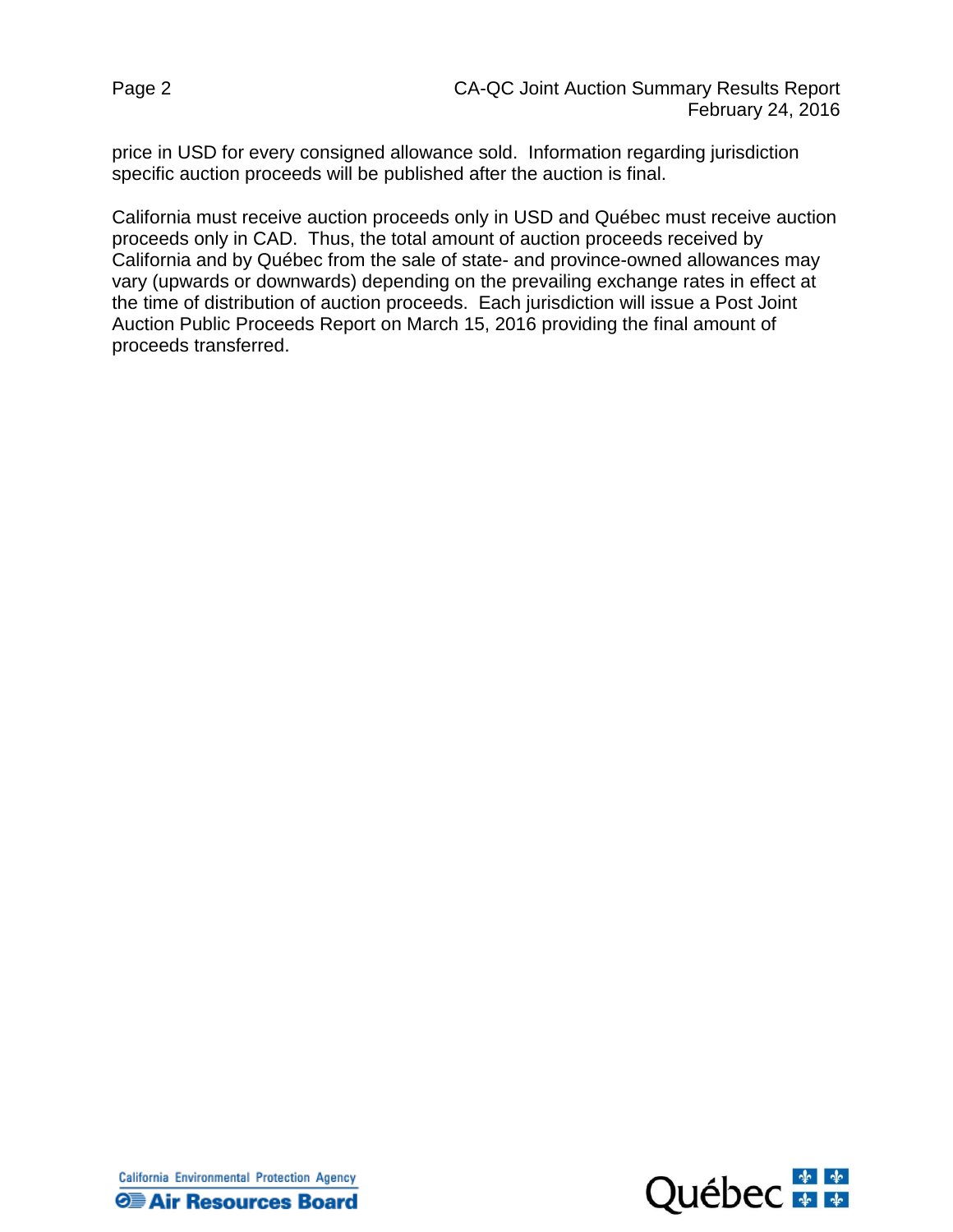### **California Cap-and-Trade Program and Québec Cap-and-Trade System February 2016 Joint Auction #6**

The California Air Resources Board (ARB) and Québec's ministère du Développement durable, de l'Environnement et de la Lutte contre les changements climatiques (MDDELCC) held the sixth joint auction of GHG allowances on February 17, 2016. The auction included a Current Auction of 2013, 2014, and 2016 vintage allowances and an Advance Auction of 2019 vintage allowances. The first table below provides key data and information on the results of the auction. The second table provides qualified bid summary statistics from the auction. Please see Explanatory Notes after the list of Qualified Bidders for descriptions of all summary information.

|                                                                               | Current      |              |              | <b>Future</b>                   |              |
|-------------------------------------------------------------------------------|--------------|--------------|--------------|---------------------------------|--------------|
|                                                                               | 2013 Vintage | 2014 Vintage | 2016 Vintage | Current<br><b>Vintage Total</b> | 2019 Vintage |
| <b>Total Allowances Available for Sale</b>                                    | 1,073,347    | 537,971      | 69,944,509   | 71,555,827                      | 10,078,750   |
| <b>CA Entity Consignment</b>                                                  |              |              | 24,216,734   | 24,216,734                      |              |
| <b>ARB</b>                                                                    |              |              | 35,610,823   | 35,610,823                      | 8,657,500    |
| <b>MDDELCC</b>                                                                | 1,073,347    | 537,971      | 10,116,952   | 11,728,270                      | 1,421,250    |
|                                                                               |              |              |              |                                 |              |
| <b>Total Allowances Sold at Auction</b>                                       |              |              |              | 68,026,000                      | 9,361,000    |
| <b>CA Entity Consignment</b>                                                  |              |              | 24,216,734   | 24,216,734                      |              |
| ARB                                                                           |              |              | 32,659,548   | 32,659,548                      | 8,040,963    |
| <b>MDDELCC</b>                                                                | 1,073,347    | 537,971      | 9,538,400    | 11,149,718                      | 1,320,037    |
| <b>Total Qualified Bids Divided by Total</b><br>Allowances Available for Sale |              |              |              | 0.951                           | 0.929        |
| Proportion of Allowances Purchased by<br><b>Compliance Entities</b>           | 97.5%        | 97.5%        | 97.5%        | 97.5%                           | 99.97%       |
| Herfindahl-Hirschman Index                                                    | 819          | 819          | 819          | 819                             | 1447         |

#### **Auction Results**

California Environmental Protection Agency **Θ≣ Air Resources Board** 

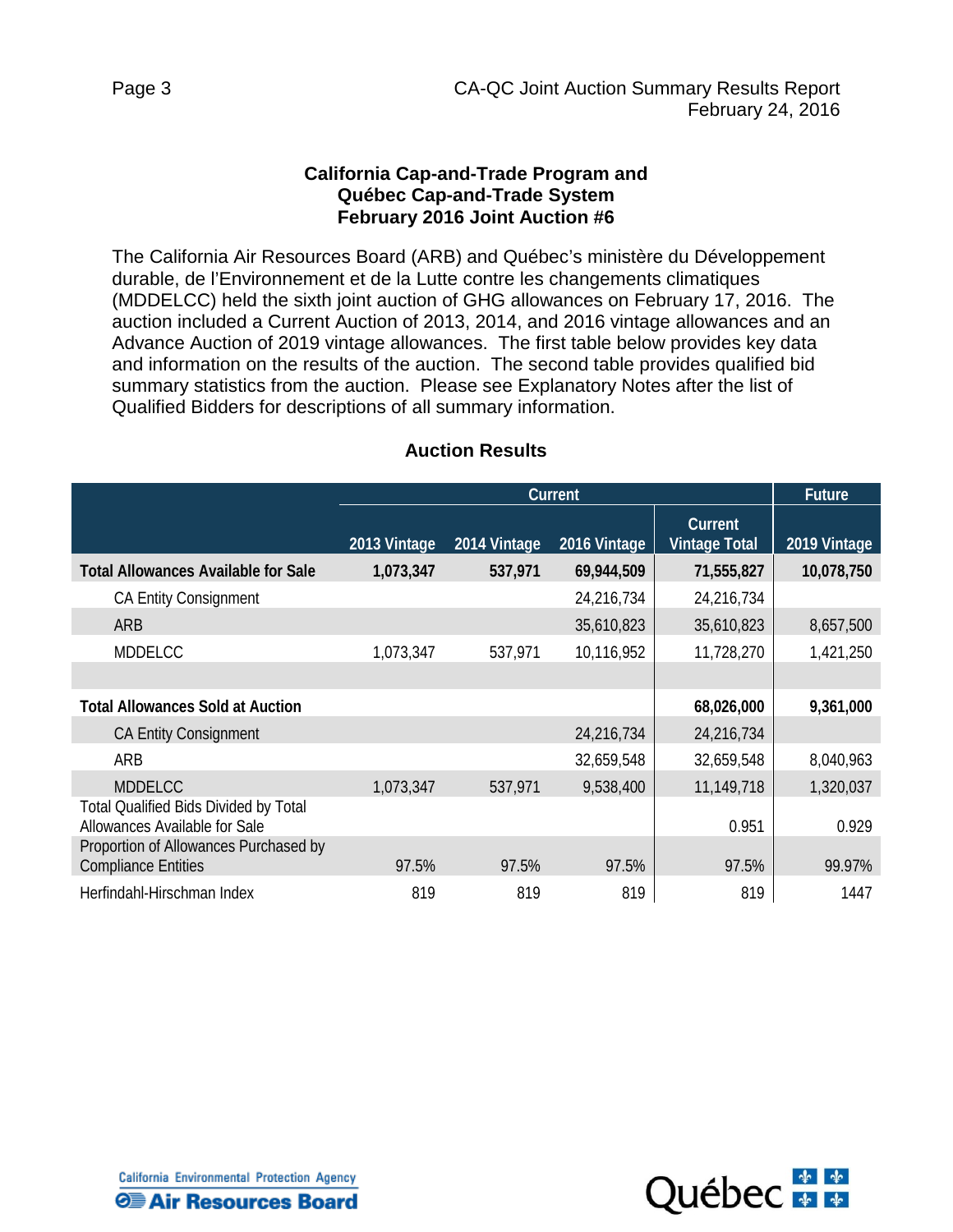## **Qualified Bid Summary Statistics**

All Qualified Bid Summary Statistics are determined in USD including all bids submitted in USD and CAD. The CAD equivalent of the USD Qualified Bid Summary Statistics is based on the Auction Exchange Rate. USD statistics are converted into CAD in whole cents to be able to compare statistics on a common basis.

| 2013/2014/2016 Vintage |            | 2019 Vintage |            |
|------------------------|------------|--------------|------------|
| <b>USD</b>             | <b>CAD</b> | <b>USD</b>   | <b>CAD</b> |
| \$12.73                | \$17.64    | \$12.73      | \$17.64    |
| \$12.73                | \$17.64    | \$12.73      | \$17.64    |
| \$47.55                | \$65.90    | \$19.33      | \$26.79    |
| \$12.73                | \$17.64    | \$12.73      | \$17.64    |
| \$14.07                | \$19.50    | \$13.23      | \$18.34    |
| \$12.86                | \$17.82    | \$12.87      | \$17.84    |
| \$13.00                | \$18.02    | \$12.91      | \$17.89    |
|                        |            |              |            |

Auction Exchange Rate (USD to CAD) 2.386

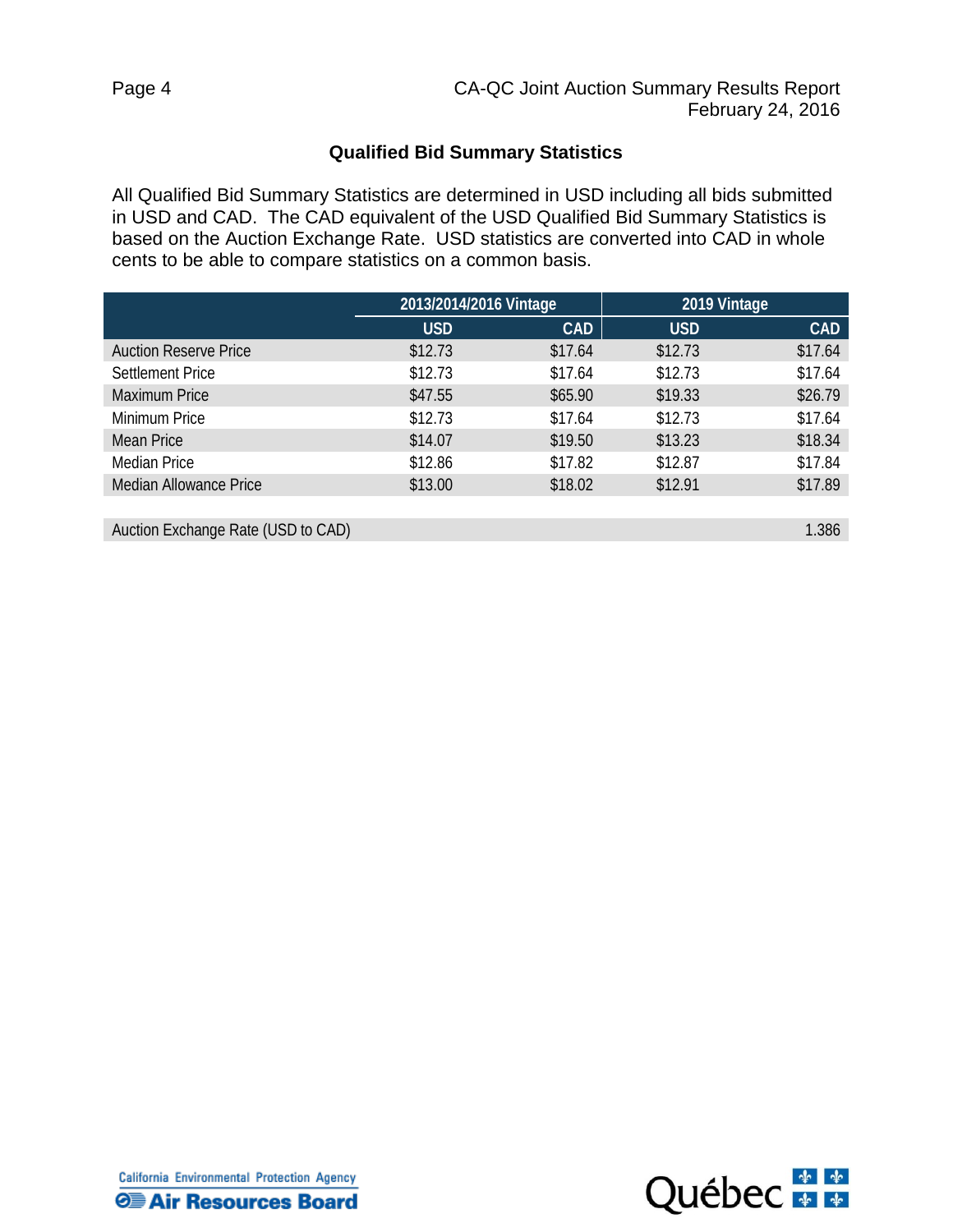## **List of Qualified Bidders for the Current Auction of 2013, 2014, and 2016 Vintage Allowances and the Advance Auction of 2019 Vintage Allowances**

A Qualified Bidder is an entity that completed an auction application or confirmed an intent to bid for the auction, submitted an acceptable bid guarantee, and was approved by ARB or MDDELCC to participate in the auction.

|        | Entity ID Number Entity Legal Name              |
|--------|-------------------------------------------------|
| CA1185 | Aera Energy, LLC                                |
| CA1561 | AltaGas Power Holdings (U.S.), Inc.             |
| QC1724 | <b>Bell-Gaz Itée</b>                            |
| CA1779 | <b>Blue Delta Energy, LLC</b>                   |
| CA1180 | <b>BNSF Railway Company</b>                     |
| CA1913 | BP Products North America, Inc.                 |
| CA1013 | <b>California Department of Water Resources</b> |
| CA1463 | California Power Holdings, LLC                  |
| CA1119 | Calpine Energy Services, L.P.                   |
| CA1075 | Chevron U.S.A., Inc.                            |
| CA1112 | Citigroup Energy, Inc.                          |
| CA1100 | City of Azusa                                   |
| CA1732 | City of Long Beach, Gas and Oil Department      |
| CA1443 | City of Los Angeles, Department of Airports     |
| CA1038 | City of Palo Alto                               |
| CA1344 | City of Shasta Lake                             |
| CA1166 | City of Vernon, Vernon Gas & Electric           |
| CA2050 | CP Energy Marketing (US), Inc.                  |
| CA1323 | Del Monte Foods, Inc.                           |
| CA1190 | <b>EDF Trading North America, LLC</b>           |
| QC1384 | Énergie Valero, Inc.                            |
| CA1110 | <b>Exelon Generation Company, LLC</b>           |
| CA1214 | <b>Exxon Mobil Corporation</b>                  |
| CA1260 | Flyers Energy, LLC                              |
| CA1234 | <b>Fresno Cogeneration Partners, LP</b>         |
| QC1750 | Gazifère, Inc.                                  |
| QC1764 | Gestion Énergie Québec, Inc.                    |
| QC1464 | Groupe CRH Canada, Inc.                         |
| CA1291 | <b>High Desert Power Project, LLC</b>           |
| QC1359 | Hydro-Québec                                    |
| CA1807 | Idemitsu Apollo                                 |

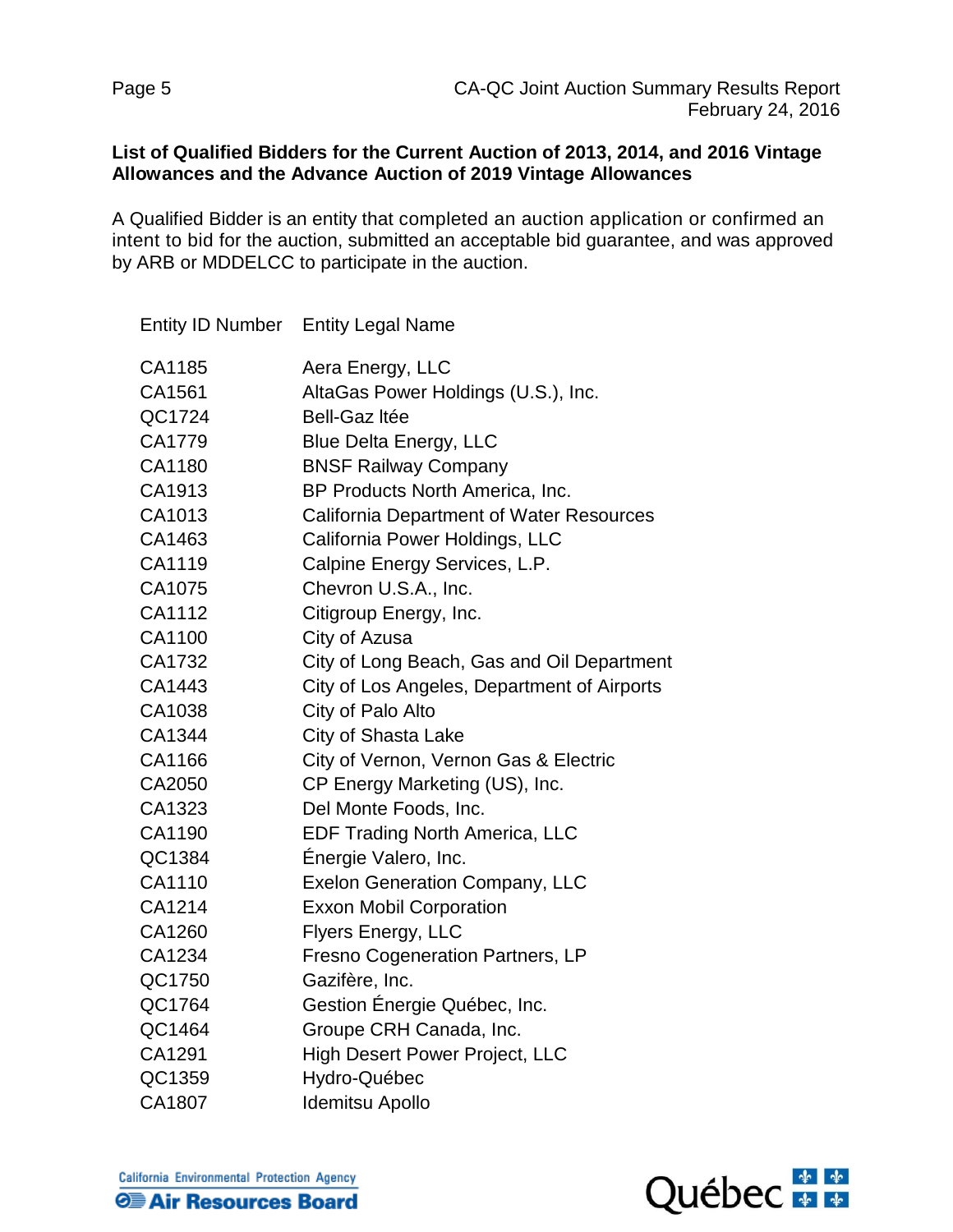| CA1665 | IPC (USA), Inc.                                 |
|--------|-------------------------------------------------|
| CA1727 | Jaco Oil Company                                |
| QC1901 | La Coop Carbone                                 |
| QC1444 | Lafarge Canada, Inc.                            |
| QC1431 | Lantic, Inc.                                    |
| QC1730 | Les Produits Pétroliers Norcan S.E.N.C          |
| CA1233 | Liberty Utilities (CalPeco Electric), LLC       |
| CA1111 | Los Angeles Department of Water & Power         |
| CA1830 | Luminus Energy Partners, LLC                    |
| CA1104 | Macquarie Energy, LLC                           |
| CA1209 | <b>Modesto Irrigation District</b>              |
| CA1239 | Morgan Stanley Capital Group, Inc.              |
| CA1672 | <b>NextEra Energy Power Marketing LLC</b>       |
| QC1903 | <b>NGL Supply Co Ltd</b>                        |
| CA1106 | Noble Americas Gas & Power Corp.                |
| CA1191 | Northern California Power Agency                |
| CA1138 | <b>NRG Power Marketing LLC</b>                  |
| CA1046 | Pacific Gas and Electric Company                |
| CA2046 | Pacific Gas and Electric Company                |
| CA1034 | PacifiCorp                                      |
| CA1410 | Petro Diamond Incorporated                      |
| CA1279 | Phillips 66 Company                             |
| CA1003 | Plumas-Sierra Rural Electric Cooperative        |
| CA1304 | <b>Portland General Electric Company</b>        |
| CA1505 | Powerex Corp.                                   |
| CA1925 | Pro Petroleum, Inc.                             |
| QC1474 | Produits Suncor Énergie, S.E.N.C.               |
| CA1774 | Robinson Oil Supply & Transport, Inc.           |
| QC1978 | Rolympus (US) Commodities Group, LLC            |
| CA1102 | Royal Bank of Canada                            |
| CA1163 | Sacramento Municipal Utility District (SMUD)    |
| CA1551 | San Diego Gas & Electric Company                |
| CA1085 | San Diego Gas & Electric Company                |
| CA1760 | San Diego Gas and Electric Company              |
| CA1251 | Shell Energy North America (US), L.P.           |
| CA1757 | <b>Shiralian Enterprises</b>                    |
| CA1031 | Silicon Valley Power (SVP), City of Santa Clara |
| QC1502 | Société en Commandite Gaz Métro                 |
| QC1430 | Société en Commandite Revenu Noranda            |



California Environmental Protection Agency **O Air Resources Board**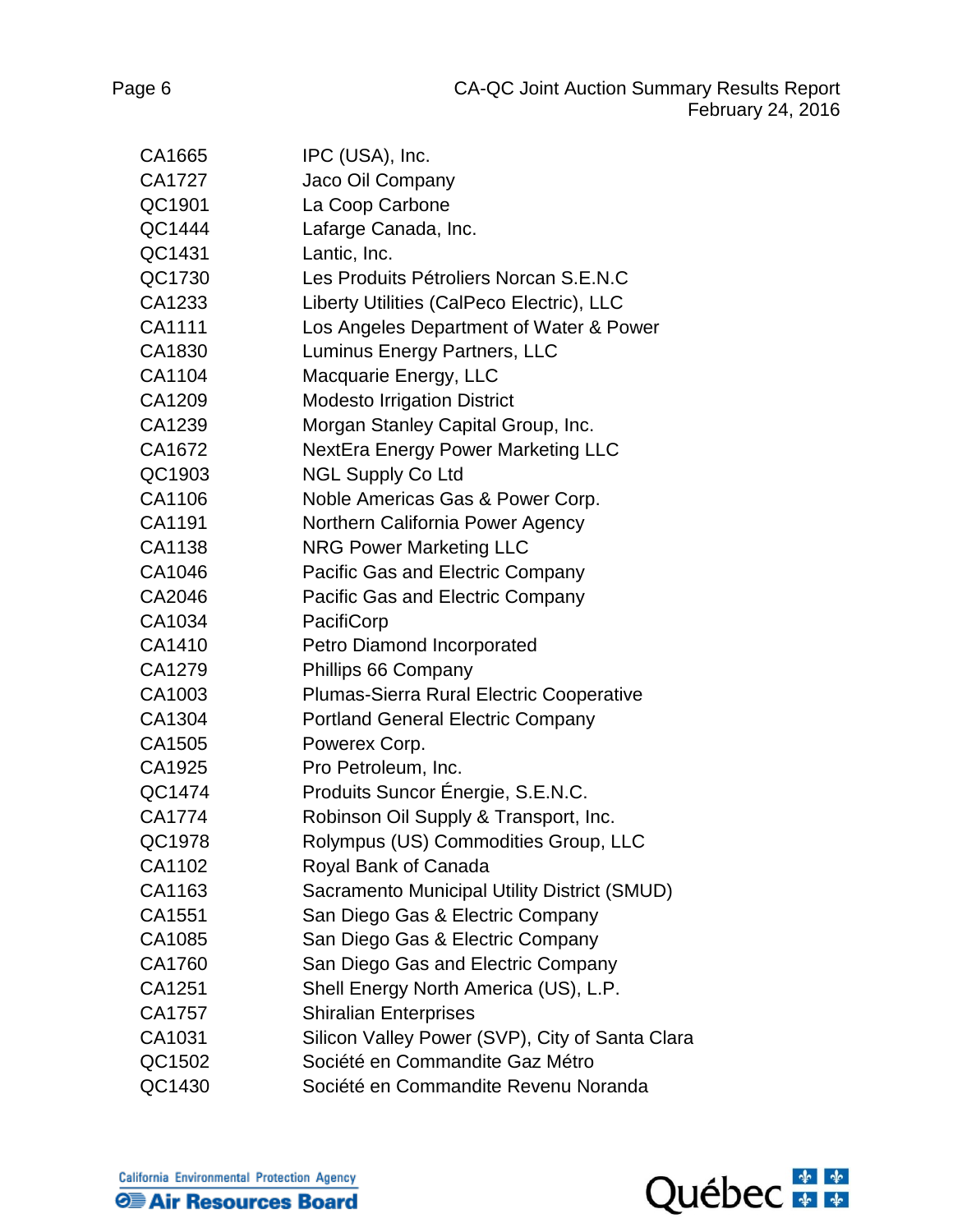| CA1029 | Southern California Edison Company            |
|--------|-----------------------------------------------|
| CA1170 | Southern California Gas Company               |
| CA1674 | <b>Southwest Gas Corporation</b>              |
| CA1804 | Stan Boyett & Son, Inc.                       |
| CA1284 | <b>Stanislaus Food Products Company</b>       |
| CA1921 | <b>Statkraft US, LLC</b>                      |
| CA1165 | Tesoro Refining & Marketing Company, LLC      |
| CA1079 | <b>Truckee Donner Public Utility District</b> |
| CA1216 | <b>Turlock Irrigation District</b>            |
| CA1897 | United Liquid Gas Company                     |
| CA1135 | Vitol, Inc.                                   |
| CA1229 | <b>Walnut Creek Energy, LLC</b>               |
|        |                                               |

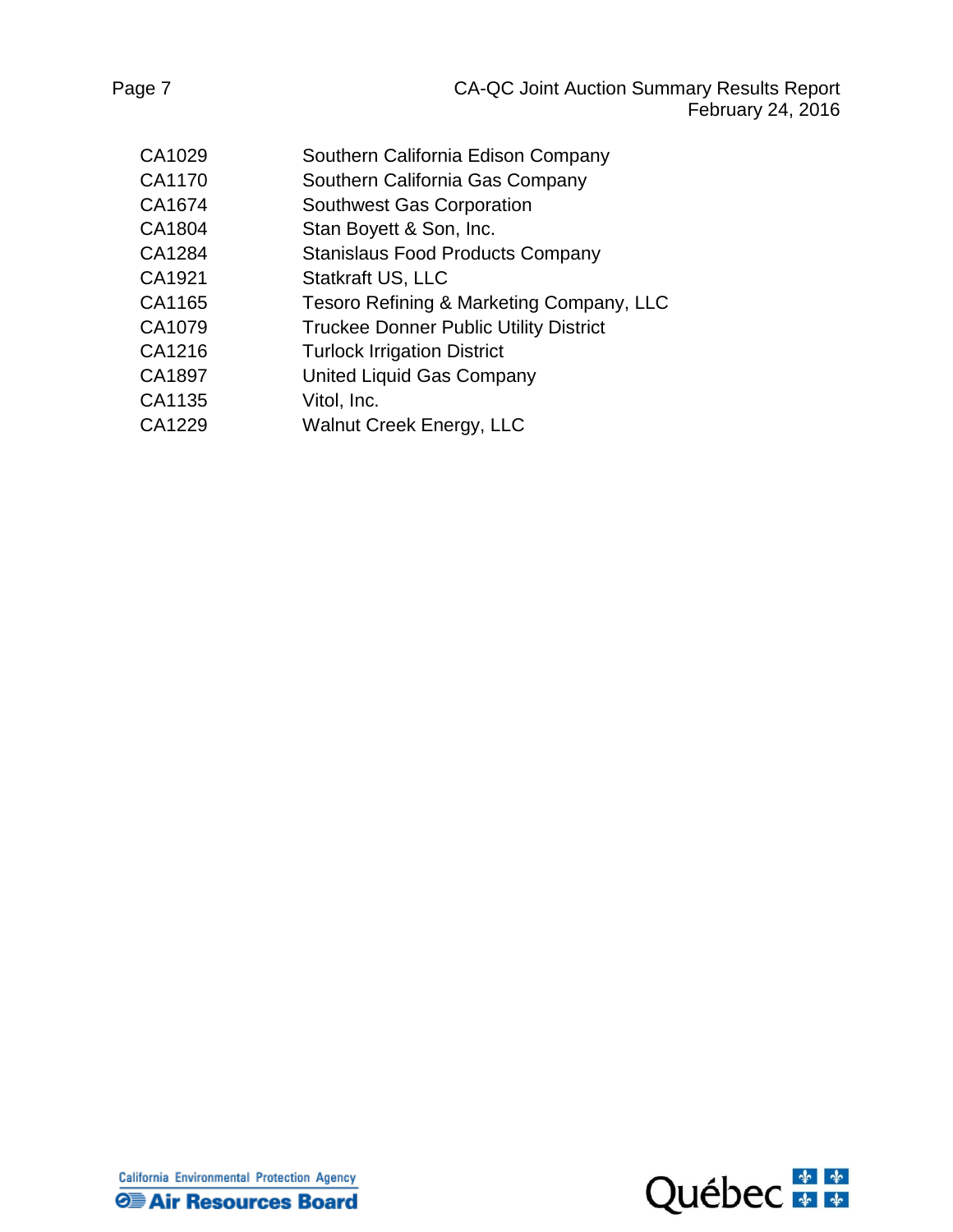# **Explanatory Notes: Qualified Bid Summary Statistics Current Auction of 2013, 2014, and 2016 Vintage Allowances**

| Total Allowances Available for Sale:                                           | Total allowances available, by vintage, for<br>purchase in the Current Auction in metric<br>tons, including allowances consigned by<br>consigning entities and allowances sold by<br>the State of California and the Province of<br>Québec.                                                                                                                                                                                                                                       |
|--------------------------------------------------------------------------------|-----------------------------------------------------------------------------------------------------------------------------------------------------------------------------------------------------------------------------------------------------------------------------------------------------------------------------------------------------------------------------------------------------------------------------------------------------------------------------------|
| <b>Total Allowances Sold at Auction:</b>                                       | Total allowances, by vintage, purchased in<br>the Current Auction in metric tons.                                                                                                                                                                                                                                                                                                                                                                                                 |
| <b>Total Qualified Bids Divided by Total</b><br>Allowances Available for Sale: | Total number of allowances (all vintages)<br>included in all the qualified bids for the<br>Current Auction allowances (regardless of<br>bid price) divided by the total number of<br>Current Auction allowances available in the<br>auction.                                                                                                                                                                                                                                      |
| Proportion of Allowances Purchased by<br><b>Compliance Entities:</b>           | The total number of Current Auction<br>allowances (by vintage) purchased in the<br><b>Current Auction by compliance entities</b><br>divided by the total number of Current<br>Auction allowances sold in the Current<br>Auction. A Compliance Entity is a Covered<br>Entity or Opt-in Covered Entity as defined<br>in the Cap-and-Trade Regulation or an<br>Emitter as defined in Québec's Cap-and-<br>Trade Regulation.                                                          |
| Herfindahl-Hirschman Index (HHI):                                              | The HHI is a measure of the concentration<br>of allowances purchased by winning<br>bidders relative to the total sale of current<br>auction allowances (regardless of vintage)<br>in the auction. The percentage of<br>allowances purchased by each winning<br>bidder is squared and then summed across<br>all winning bidders. The HHI can range up<br>to 10,000, representing 100% of the current<br>vintage allowances purchased by a single<br>bidder (i.e., 100x100=10,000). |